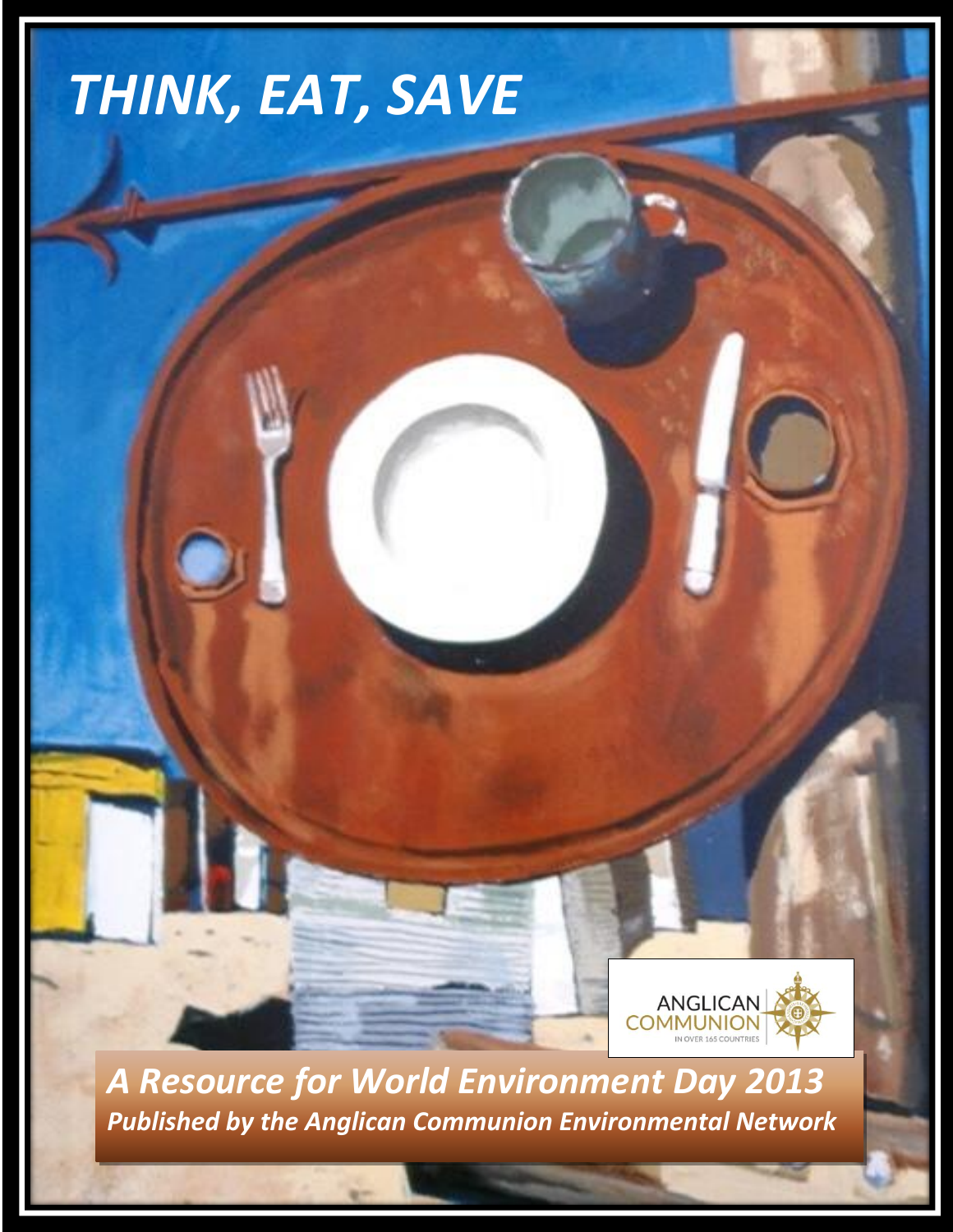## **The Archbishop of Cape Town encourages the Anglican Communion to Think, Eat, Save**

The Archbishop of Cape Town, the Most Revd Thabo Makgoba, chair of the Anglican Communion Environmental Network, is encouraging Anglicans around the world to pray, on or around Environment Sunday on 2 June and World Environment Day on 5 June.

In this resource pack, the Anglican Communion Environmental Network is sharing prayers and liturgical material from South Africa and England for World Environment Day services. Archbishop Makgoba says:

In the story of the feeding of the five thousand we read 'everyone ate, and had enough.' (Mark 6:42) This is a beautiful image of sharing, with everyone's needs being met, and nobody going hungry. There is enough food in the world for our *need*, there is not enough for our *greed*. This World Environment Day I encourage Anglicans everywhere to think about what they eat, to eat food which is healthy and sustainably grown and to stop wasting food. Let us all share today our daily bread.

#### **The theme for this year's World Environment Day is Think, Eat, Save.**

Think, Eat, Save is an anti-food waste and anti-food loss campaign that encourages us to reduce our 'foodprint.' According to the UN Food and Agriculture Organization (FAO), every year approximately 1.3 billion tonnes of food gets lost or wasted – that's roughly one third of the food produced in the world for human consumption. In industrialized nations, retailers and consumers discard around 300 million tonnes that is fit for consumption, around half the total of food squandered in these regions. This is more than the total net food production of Sub-Saharan Africa and would be sufficient to feed the estimated 900 million people in the world who go to bed hungry.

Think, Eat, Save asks us to take action in our own homes and then witness the power of collective decisions that we and others have made to reduce food waste, save money, minimise the environmental impact of food production and force food production processes to become more efficient.

Global food production is a major user of the world's resources. It occupies 25% of all habitable land and is responsible for 70% of fresh water consumption, 80% of deforestation, and 30% of greenhouse gas emissions. It is the largest single driver of biodiversity loss and land-use change.

Making informed decisions is therefore vital and will have a far-reaching and positive impact. We can, for example, purposefully select foods that have less of an environmental impact, such as organic foods that do not use chemicals in the production process or choosing to buy locally so that foods are not flown halfway across the world, adding to carbon emissions.

For more details, go to: http://www.unep.org/wed

*Front cover image © ACEN/Bob Mash*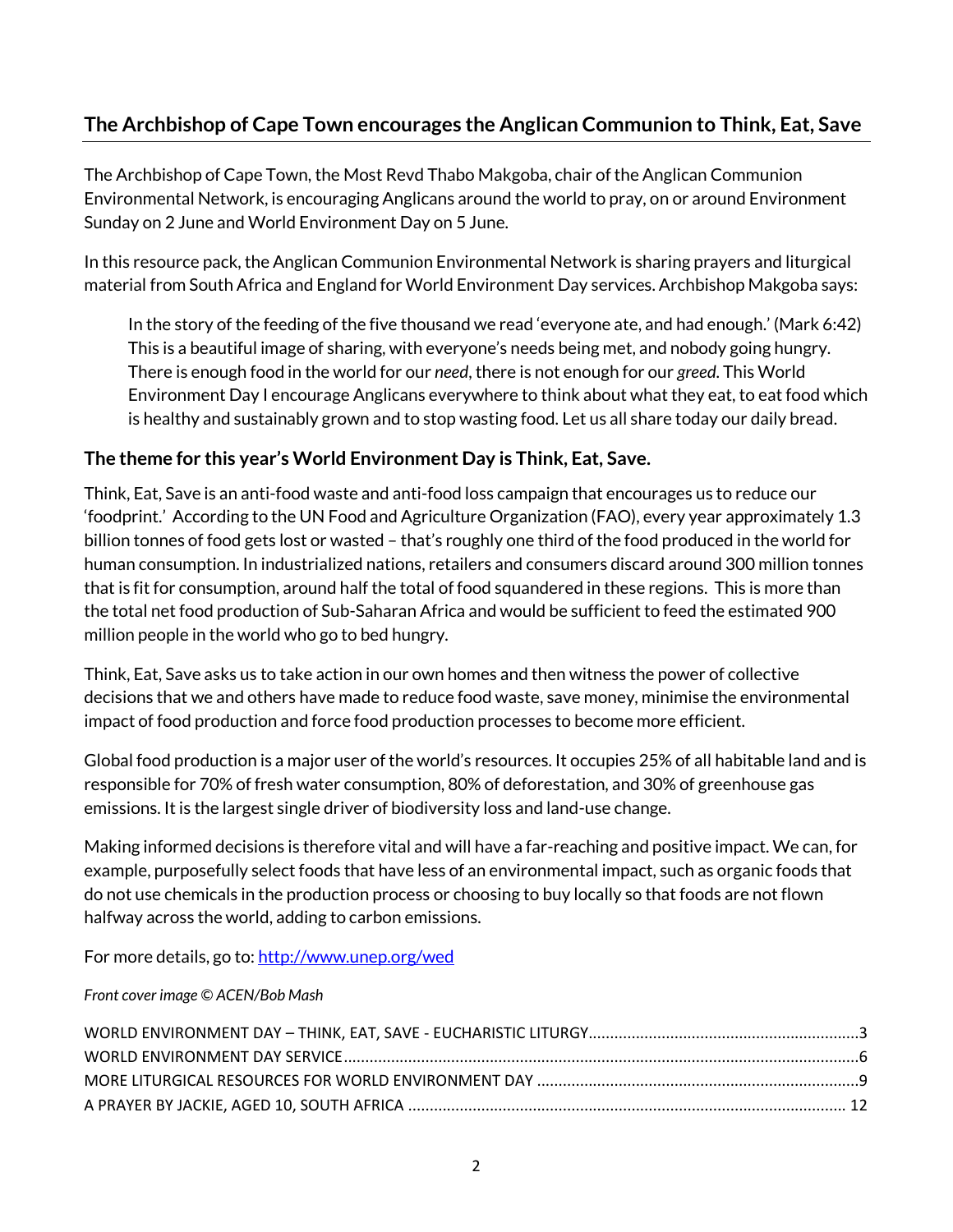# <span id="page-2-0"></span>**WORLD ENVIRONMENT DAY – THINK, EAT, SAVE - EUCHARISTIC LITURGY**

Rev Bruce Jenneker and Rev Keith Griffiths. Taken from 'Season of Creation' a liturgical resource of the Anglican Church of Southern Africa.

[http://acen.anglicancommunion.org/resources/docs/season\\_of\\_creation.pdf](http://acen.anglicancommunion.org/resources/docs/season_of_creation.pdf)

|                     | <b>GATHERING RITE</b>                                                                  |                                                                      |  |  |
|---------------------|----------------------------------------------------------------------------------------|----------------------------------------------------------------------|--|--|
| Focus               | A special collection of foodstuffs to be distributed to others in need might be a good |                                                                      |  |  |
|                     | focus for the Offertory at this service.                                               |                                                                      |  |  |
| Approach            | The people gathered the manna, and when they measured it, those who                    |                                                                      |  |  |
| Sentence            |                                                                                        | gathered much had nothing over, and those who gathered little had no |  |  |
|                     |                                                                                        | shortage; they gathered as much as they needed. Exodus 16:18         |  |  |
| Act of              | Should preferably follow the sermon, and enable people to respond to their own         |                                                                      |  |  |
| Penitence           | shortcomings with regard to hoarding and not sharing.                                  |                                                                      |  |  |
| Collect             | <b>Eternal God</b>                                                                     |                                                                      |  |  |
|                     | you crown the year with your goodness                                                  |                                                                      |  |  |
|                     |                                                                                        | and you give us the fruits of the earth in their season:             |  |  |
|                     | grant that we may use them to your glory,                                              |                                                                      |  |  |
|                     | for the relief of those in need                                                        |                                                                      |  |  |
|                     | and for our own well-being;                                                            |                                                                      |  |  |
|                     | through Jesus Christ our Lord. Amen                                                    |                                                                      |  |  |
|                     | <b>PROCLAMATION OF GOD'S WORD</b>                                                      |                                                                      |  |  |
| <b>First Lesson</b> | Exodus 16: 13 - 21                                                                     | God provides the people with quails in the evening                   |  |  |
|                     |                                                                                        | and manna in the morning, and when they gathered                     |  |  |
|                     |                                                                                        | enough for each household each day, and on the                       |  |  |
|                     |                                                                                        | sixth day, sufficient for the Sabbath as well. Yet                   |  |  |
|                     |                                                                                        | some of them gathered more, and kept it over for the                 |  |  |
|                     |                                                                                        | next day, and it was spoiled.                                        |  |  |
| Psalm               | Psalm 104: 26 - 35                                                                     | Recognises that God has provided food for all                        |  |  |
|                     |                                                                                        | creatures.                                                           |  |  |
| Second              | 2 Corinthians 9: 6 - 15                                                                | A familiar passage emphasising the need to share out                 |  |  |
| Lesson              |                                                                                        | of the abundance God has given to us so that those                   |  |  |
|                     |                                                                                        | that are suffering may be supported. It uses the                     |  |  |
|                     |                                                                                        | natural image of sowing and reaping to stress this                   |  |  |
|                     |                                                                                        | truth.                                                               |  |  |
| Canticle            | Canticle 4                                                                             | The Song of Ezekiel                                                  |  |  |
| Gospel              | Luke 12: 13 - 21                                                                       | The strong message of accountability for that which                  |  |  |
|                     |                                                                                        | God has provided. The response of the human is                       |  |  |
|                     |                                                                                        | concerned with what "I" have grown, what "I" have                    |  |  |
|                     |                                                                                        | done, and how "I" can benefit from that. And God                     |  |  |
|                     |                                                                                        | said, "You fool."                                                    |  |  |
| Creed               |                                                                                        |                                                                      |  |  |
|                     |                                                                                        |                                                                      |  |  |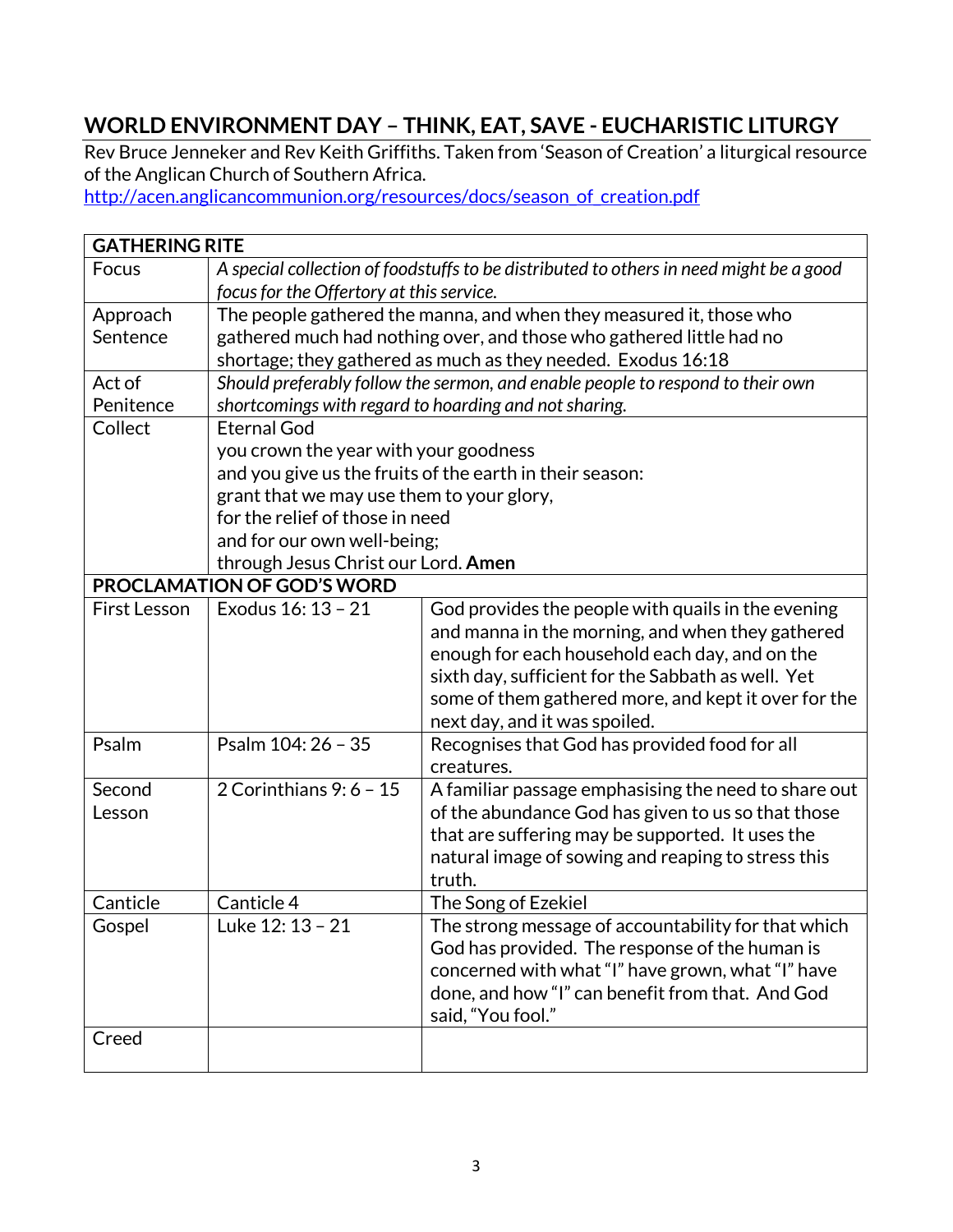| <b>RESPONDING TO GOD'S WORD</b> |                                                                                                                                                                                                                                                                                                                                  |  |  |  |
|---------------------------------|----------------------------------------------------------------------------------------------------------------------------------------------------------------------------------------------------------------------------------------------------------------------------------------------------------------------------------|--|--|--|
| Intercession                    | A versicle and response that shows a willingness to live by God's standards.                                                                                                                                                                                                                                                     |  |  |  |
|                                 | Lord, help us to see the needs of others, and to trust that you will provide for                                                                                                                                                                                                                                                 |  |  |  |
|                                 | our needs.                                                                                                                                                                                                                                                                                                                       |  |  |  |
| Peace                           | The one who sows sparingly will also reap sparingly,                                                                                                                                                                                                                                                                             |  |  |  |
| Sentence                        | and the one who sows bountifully will also reap bountifully.                                                                                                                                                                                                                                                                     |  |  |  |
| <b>CELEBRATING AT THE TABLE</b> |                                                                                                                                                                                                                                                                                                                                  |  |  |  |
| Elements                        | Consider using bread which is locally baked rather than wafers                                                                                                                                                                                                                                                                   |  |  |  |
| Great                           | The Lord be with you.                                                                                                                                                                                                                                                                                                            |  |  |  |
| Thanksgiving                    | And also with you.                                                                                                                                                                                                                                                                                                               |  |  |  |
|                                 | Lift up your hearts                                                                                                                                                                                                                                                                                                              |  |  |  |
|                                 | We lift them up unto the Lord.                                                                                                                                                                                                                                                                                                   |  |  |  |
|                                 | Let us give thanks to the Lord our God.                                                                                                                                                                                                                                                                                          |  |  |  |
|                                 | It is right to give God thanks and praise.                                                                                                                                                                                                                                                                                       |  |  |  |
|                                 |                                                                                                                                                                                                                                                                                                                                  |  |  |  |
|                                 | We thank and praise you almighty Father. In wisdom you guide the course of<br>the world and cherish us with all tender care.                                                                                                                                                                                                     |  |  |  |
|                                 | We thank you that we can come together around this table in the name of Jesus<br>your Son, the first born of all creation. In him all things were created, visible and<br>invisible, and all things hold together in him.                                                                                                        |  |  |  |
|                                 | We thank you that you have sent your Holy Spirit to make of us a new<br>community of faith to serve you within your creation.                                                                                                                                                                                                    |  |  |  |
|                                 | Proper Preface: And now we give you thanks because you have given the land<br>into our care that we might enjoy security and the fruits of your creation in due<br>season; and knowing that we cannot live by bread alone, your Son has given us<br>in this sacrament his very self, the true bread that comes down from heaven. |  |  |  |
|                                 | And so with the wonders of creation and the songs of praise of all your<br>creatures both in heaven and on earth we join in one great act of awe and<br>adoration:                                                                                                                                                               |  |  |  |
|                                 | Holy, holy, holy Lord<br>God of power and might<br>Heaven and earth are full of your glory:<br>Hosanna in the highest.<br>Blessed is he who comes in the name of the Lord.<br>Hosanna in the highest.                                                                                                                            |  |  |  |
|                                 | God of all creation, send your Spirit upon the goodness of the earth, and upon<br>these gifts of bread and wine, that in them we may recognize and receive the<br>fullness of the Risen Christ: bread broken and wine poured, Body given, and<br>Blood shed.                                                                     |  |  |  |
|                                 | On the night he sat at table with his disciples and with them recalled the<br>wonder of your creation and the wonder of your covenant with your chosen                                                                                                                                                                           |  |  |  |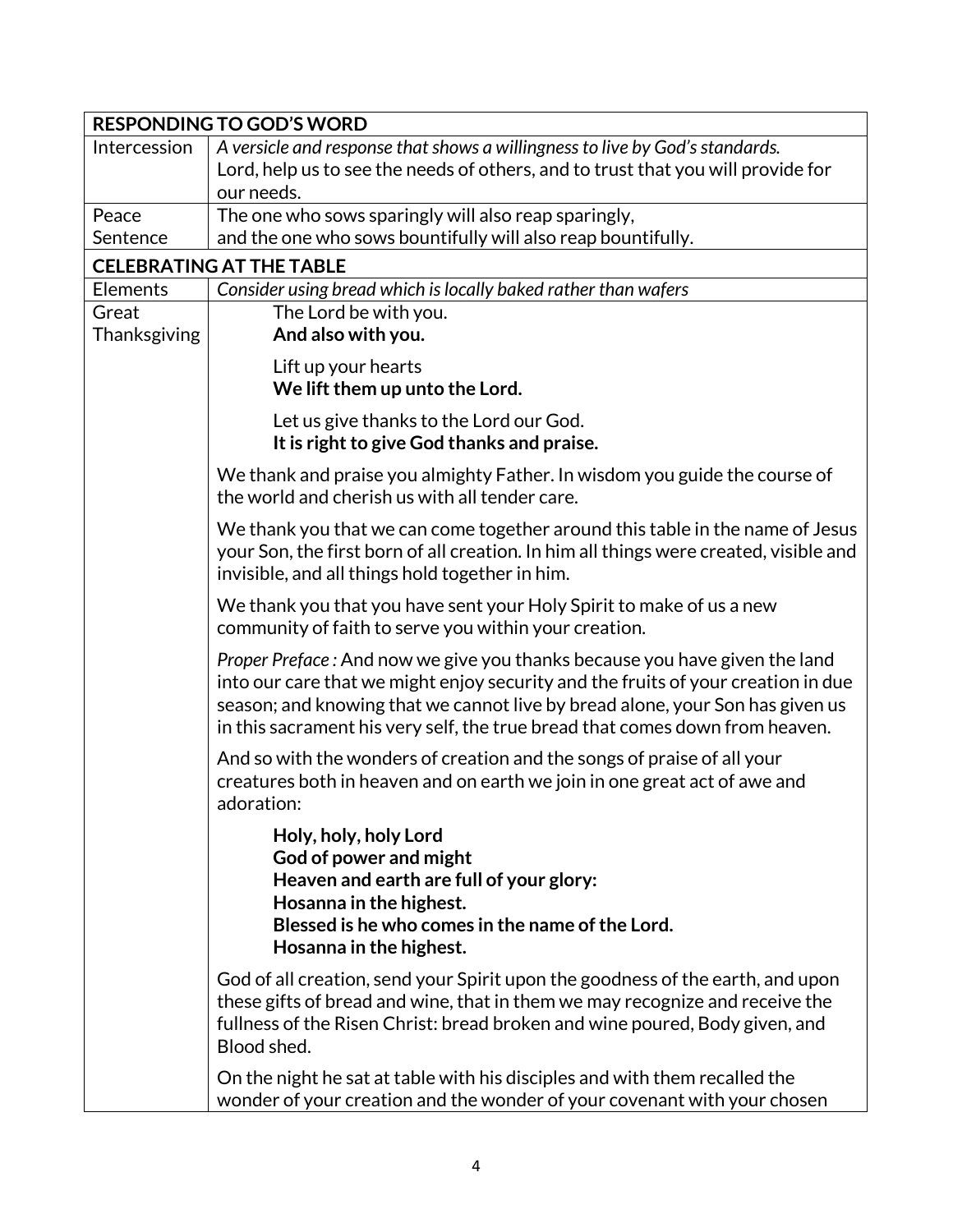|                                 | people, He took bread, gave you thanks, blessed it and broke it, saying: Take<br>this all of you and eat it. This is my Body, which will be given up for you.                                                                                                                                                                                                                                   |  |  |  |  |
|---------------------------------|-------------------------------------------------------------------------------------------------------------------------------------------------------------------------------------------------------------------------------------------------------------------------------------------------------------------------------------------------------------------------------------------------|--|--|--|--|
|                                 | In the same way he took the cup and giving you thanks and praise, He gave the<br>cup to his disciples and said: Take this all of you and drink from it, this is the cup<br>of my Blood, the Blood of the new and everlasting covenant. It will be shed for<br>you and for all so that sins may be forgiven. Do this in memory of me.                                                            |  |  |  |  |
|                                 | So we proclaim the mystery of faith                                                                                                                                                                                                                                                                                                                                                             |  |  |  |  |
|                                 | <b>Christ has died</b><br>Christ is risen<br>Christ will come again                                                                                                                                                                                                                                                                                                                             |  |  |  |  |
|                                 | Now is the time to celebrate the goodness of the earth, our companionship in<br>this world and the sharing of all skills and arts that make life possible. We share<br>the cup of our humanity matured over the unnumbered centuries of the long<br>struggle through all the living and dying, through the tears and hopes, the<br>futility and fidelity that have gone into making this world. |  |  |  |  |
|                                 | We remember all who have drawn sustenance from this soil, with whom we<br>have shared the body of this earth, all who have drunk their share of tears as<br>they suffered and sorrowed to make this world more hopeful.                                                                                                                                                                         |  |  |  |  |
|                                 | We share this bread and raise this cup in fulfillment of the Lord's command:<br>through him with him, in him, in the unity of the Holy Spirit, all glory and honour<br>is yours, Almighty Father, forever and ever. Amen.                                                                                                                                                                       |  |  |  |  |
| THE SENDING OUT OF GOD'S PEOPLE |                                                                                                                                                                                                                                                                                                                                                                                                 |  |  |  |  |
| Post<br>Communion<br>sentence   | Jesus said to the rich man, "Be on your guard against all kinds of greed."<br>Luke<br>12:15                                                                                                                                                                                                                                                                                                     |  |  |  |  |
| Post<br>Communion<br>Prayer     | Loving Father,<br>your Son gave us this meal as an act of remembrance of him<br>and then gave his very self for our salvation.                                                                                                                                                                                                                                                                  |  |  |  |  |
|                                 | We thank you for the nourishment we receive at your table<br>and pray that the strength we receive here,<br>might give us the courage to share our very selves with those in need;<br>through the Lord who shared himself for our sake. Amen                                                                                                                                                    |  |  |  |  |
| <b>Blessing</b>                 | God the Creator has blessed you with all that you need in this life:<br>go into the world with courage that you might be the channels<br>through which the Lord can bring relief to others;<br>and the blessing of the Creator God,<br>the Eternal Father, the Risen Son and the Promised Holy Spirit<br>bless you that you might be a blessing to others today and always. Amen                |  |  |  |  |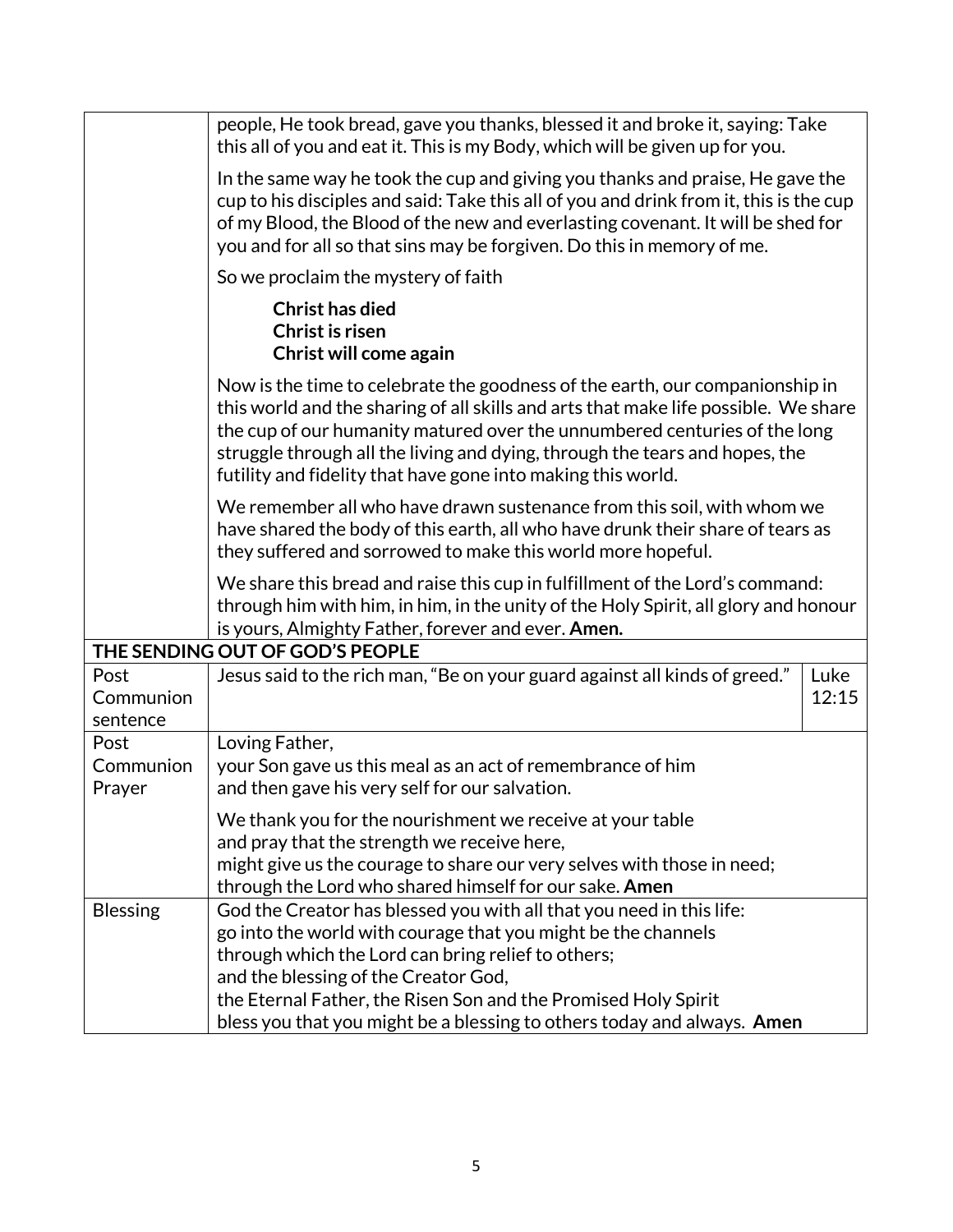## <span id="page-5-0"></span>**WORLD ENVIRONMENT DAY SERVICE**

From the Chiltern Gateway Project (A Rocha) by Jo Whitfield (Church of England)

#### **Welcome and Call to Worship:**

**Leader:** The Earth is the Lord's and the fullness thereof, the world and all that dwells therein.

- **All: We live in God's world, we are not alone. We share this life with the heavens and the earth, with the waters and the land, with trees and grasses, with fish, birds, and animals, with creatures of every form, and with all our brothers and sisters**
- **Leader:** Together we form strands in the web of creation woven and held together by God our Creator.

**All: Together with all creation we join in praising God!**

**Hymn: All Creatures of Our God and King** (Omitting verses 5&6)

#### **Prayer of approach**:

Creator of the galaxies, Ruler of the uttermost reaches of space, You are nearer to us than hands and feet, Closer to us than our next breath. We sense your Presence in the tightly curled rose bud and in the open arms of a golden beach. We hear you in the sound of wind and waves and in the soft chatter of happy children. Your Presence is woven into the life of the world and into our lives and we are glad to sing your praise. *(From 'The Green heart of the snowdrop' by Kate McIhagga)*

## **Creation Psalm:**

Jesus used examples from the natural world time and again to illustrate spiritual truths. Continuing a time of thanksgiving, let us respond with 'Praise the Lord, O my Soul!':

## **Praise the Lord, O my Soul!**

Lord Jesus, You looked at the sparrows, of little worth in the marketplace, and saw how not one is forgotten by God

**Praise the Lord, O my Soul!**

You watched the ravens, feeding, neither sowing the seed nor gathering in the harvest, and saw how God provides for them

**Praise the Lord, O my Soul!**

You walked in grassy places, delighting in the wild flowers, and saw how God has made them all more beautiful than the finest of clothes

## **Praise the Lord, O my Soul!**

You looked at the fig tree, with its leaves growing green and tender, and you taught of the coming of the kingdom of God

**Praise the Lord, O my Soul!**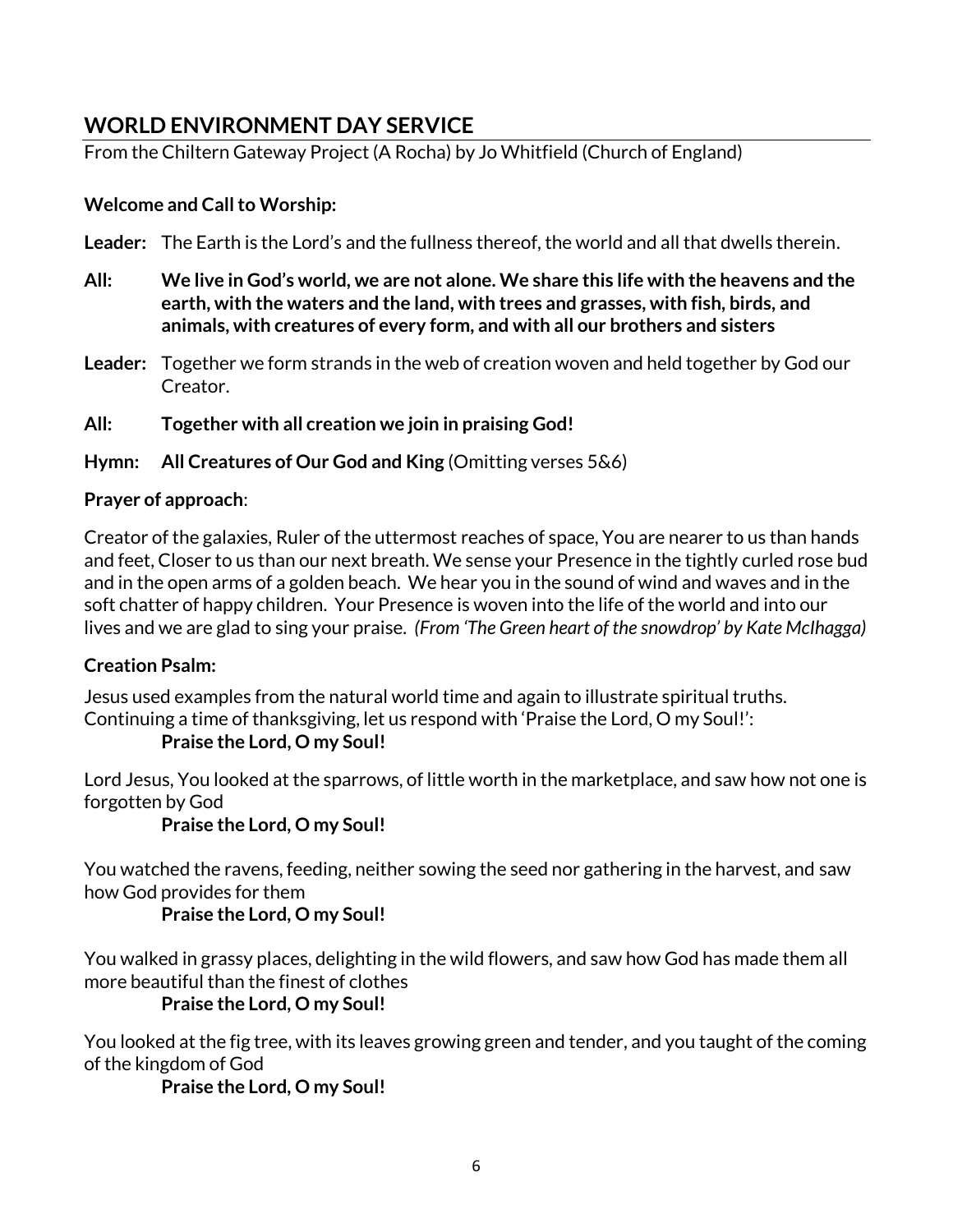You saw the tiny mustard seed, which grows to become the largest of plants, the hidden growth of the kingdom of God

## **Praise the Lord, O my Soul!**

You saw the flocks of wandering sheep, reminding you of other flocks in need of shepherds **Praise the Lord, O my Soul!**

Your heart was touched by a clucking mother hen fussing over her brood of chicks, and remembered it when you wept for Jerusalem

## **Praise the Lord, O my Soul!**

You chose the humble donkey to carry you when you entered the city through crowds that welcomed you, hailing you as King

## **Praise the Lord, O my Soul!**

#### **Prayer of Confession**

- **Leader:** Creator of the earth and all living things, author of life, source of all meaning, you made a universe of infinite complexity and beauty and entrusted us humans with the care of a tiny jewel called Earth. We are your servant people, created out of the clay of the earth itself. We forget that we are your creatures and we play at being gods. We neglect the work of stewardship that you have provided for our occupation and our joy. We have used, abused, and abandoned those things that you have created for your delight. You have created a fragile world in a perfect and delicate balance. Thinking too much of our own importance, we have upset the balance, acting with craven disregard for the complex ecosystems we barely understand.
- **All: For unrestrained economic growth, For conspicuous consumption, For always wanting more, For not thinking through the consequences, For not caring for future generations, For blind indifference, Forgive us our failing.**

#### **Declaration of Hope:**

- **Leader:** Stand at the crossroads, and look, and ask for the ancient paths, where the good way lies; and walk in it, and find rest for your souls. *(Jeremiah 6:16)*
- **All: We are standing at a crossroads. Together let us seek the good way and find rest for all of God's creation. As forgiven people, help us to walk with a new lightness of step, and give us the resolve to touch the earth lightly in our living in your world. Amen**.

**Closing Hymn: I, The Lord of sea and sky (470 – Common Praise)**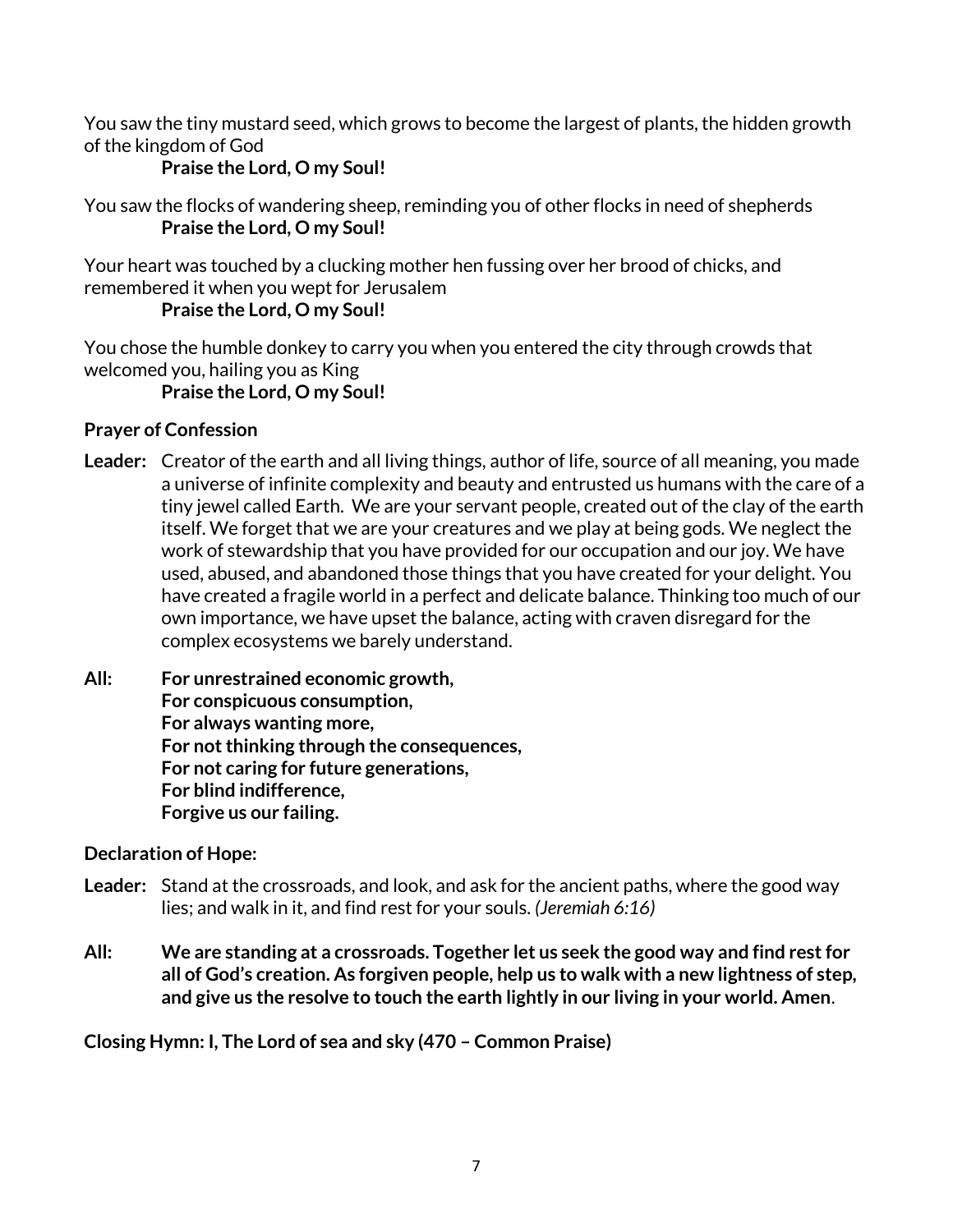#### **A Closing Blessing: (Celtic Wheel of the Seasons Blessing):**

God of the Easter garden bless in every season of the heart. May God of the Mountainside bless in time set apart. May God of the beach bless whether tides ebb or tides flow. May God of the upper room bless my doubt that I may know afresh the deep love of God that is stronger than death.

**All: May it rise within me as I set forth this day, may it fall softly within me as I rest in you this night.**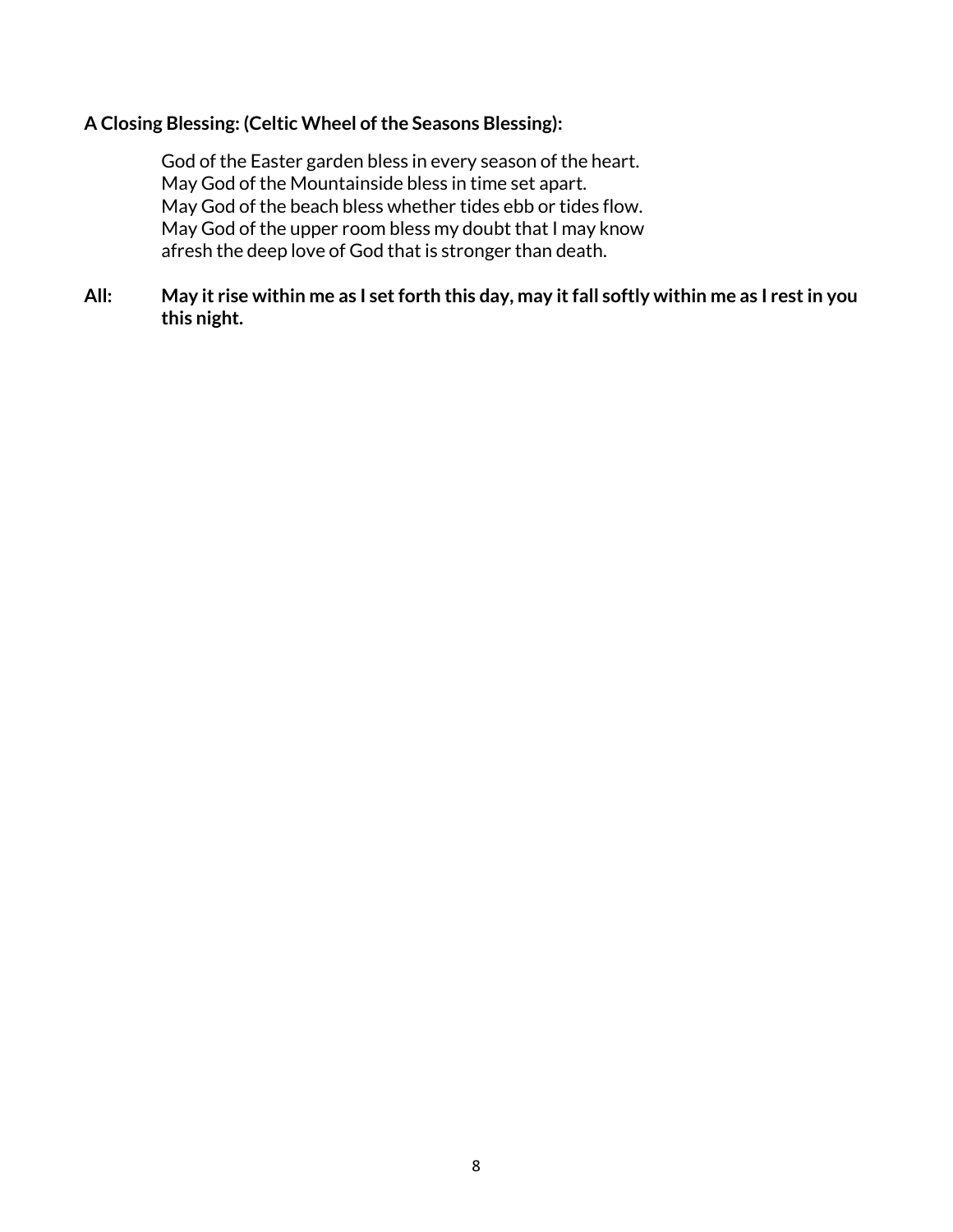## <span id="page-8-0"></span>**MORE LITURGICAL RESOURCES FOR WORLD ENVIRONMENT DAY**

Assembled by Rev Sue Brittion, Anglican Church of Southern Africa

#### **Call to worship**

God, our Creator, draw us to worship you in all you have created.

Christ, our Brother, beckon us to see in all creation your life-pattern of birth and growth, fruition and sharing, suffering and dying, restoration and new life.

Holy Spirit, our Strengthener, call us to participate in the renewal of creation.

#### **Praise**

We praise you God, Birther and Nourisher of all life, Creator of wonders beyond our understanding: seeds that hold within them new life to feed us and to produce food for generations to come; bees to carry pollen to fertilize the sources of our food; plants that emerge, in frail weakness, to grow into the staple diet of your children. We praise you who give us birth and nourish us. We praise you, God in Christ, our Friend and Lover,

 who took on yourself our fragile flesh and became one of us; who showed us the pattern and way of life and love through word, deed and sacrifice; who suffered with us to death and beyond. We praise you who lived for others and call us to follow.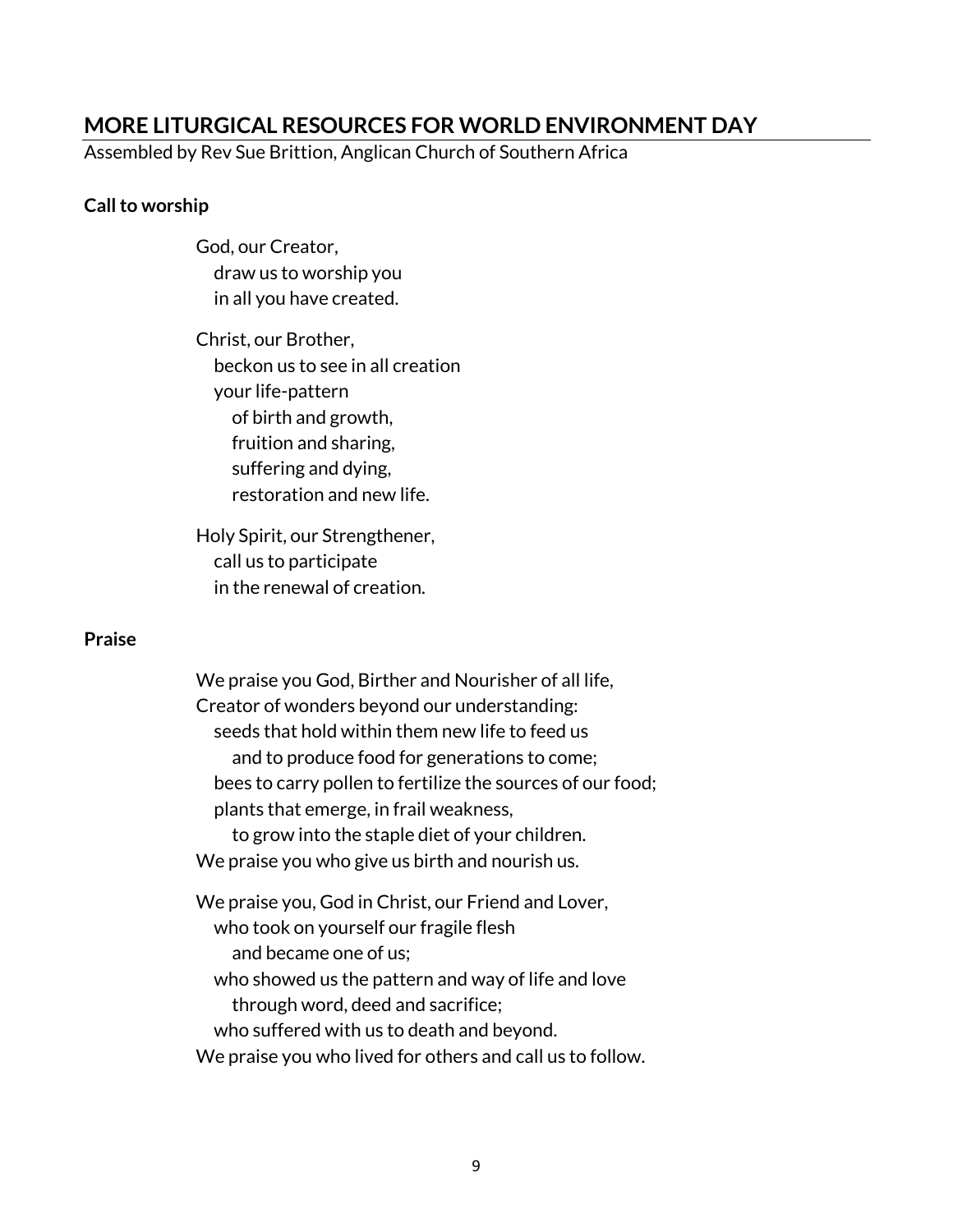We praise you, God in Holy Spirit, Enabler and Strengthener: drawing our attention to the gleam of water, the new freshness of a cold morning, the warmth of early evening sun in winter; sharpening our senses as we explore the miracle of planet earth; deepening the love between your people as we recognise our fellowship and accept responsibility for sustaining your life. We praise you, and join in your dance and song of creation. Loving Trinity, we praise you, three-in-one, one-in-three,

 as we learn to spread the fellowship of your Trinity among and between all living beings and your living planet earth.

All praise be to you. Amen.

#### **Confession**

Merciful God,

as we praise you and give you thanks we become aware of the ways in which we fail you, as members of your broken body, the church, as stewards of your life, your love, your creation in this world, planet earth, our only home. As those who inflict wounds on one another and your earth. Be merciful to us. As those who deny justice to your creation, Be merciful to us. As those who are blind to the devastation of your creation, Be merciful to us. As those who unthinkingly use more than our share of the bounty of earth's resources, Be merciful to us. As those who continue to greedily consume while others barely survive, Be merciful to us. As those who are deaf to the cry of your planet earth, threatened and attacked by human greed, Be merciful to us.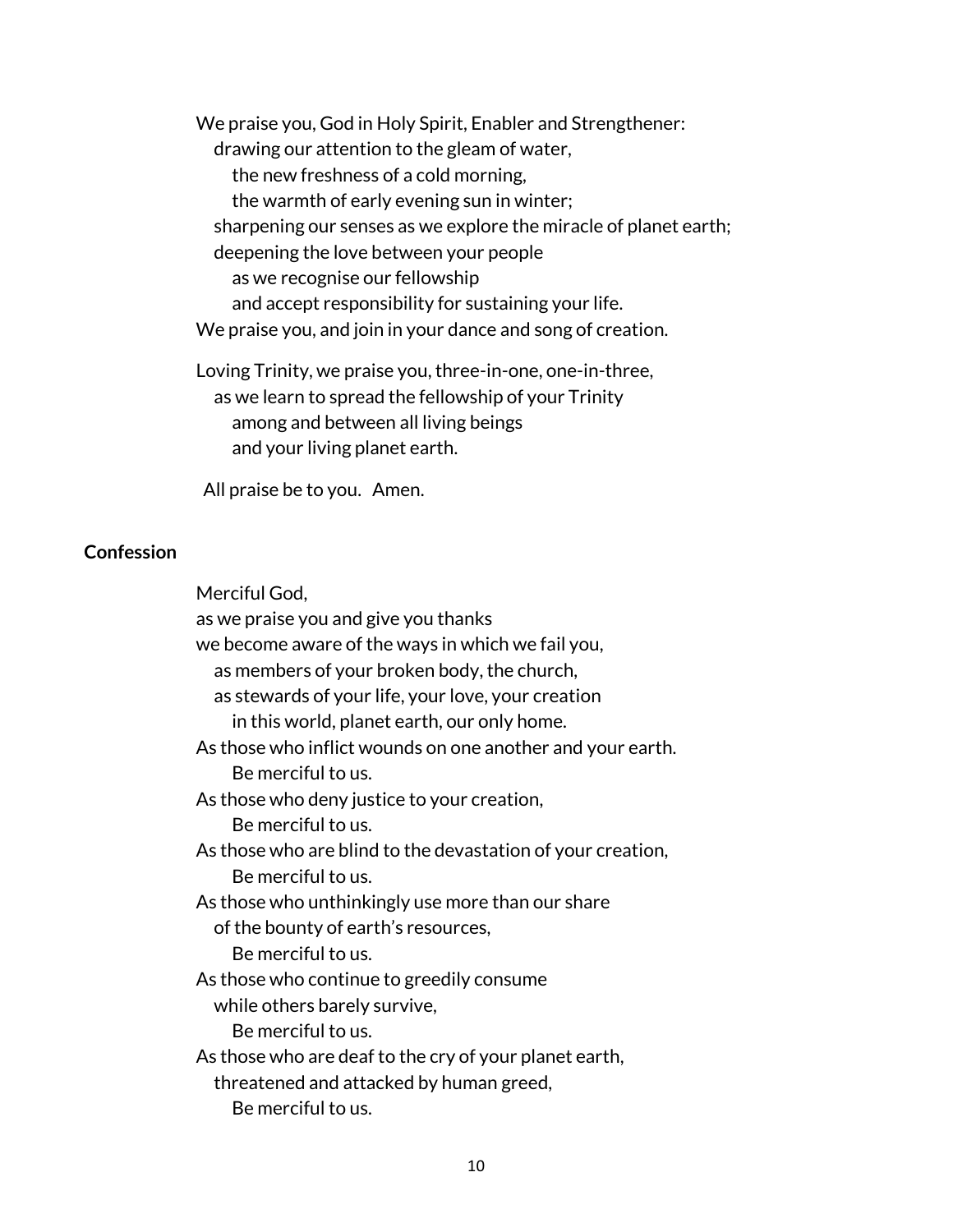As those afraid of this world's torment, Be merciful to us. As those who fear for the future of our children, Be merciful to us.

Forgiving God, we know that you love us and will help us to change. Give us the strength to overcome our weakness, our apathy, our fear; that we may be co-creators with you in developing a more just society; that this earth, our only home, may be a good home for all. Amen.

**Readings** Ezekiel 34:17-31; Psalm 65; John 10:10